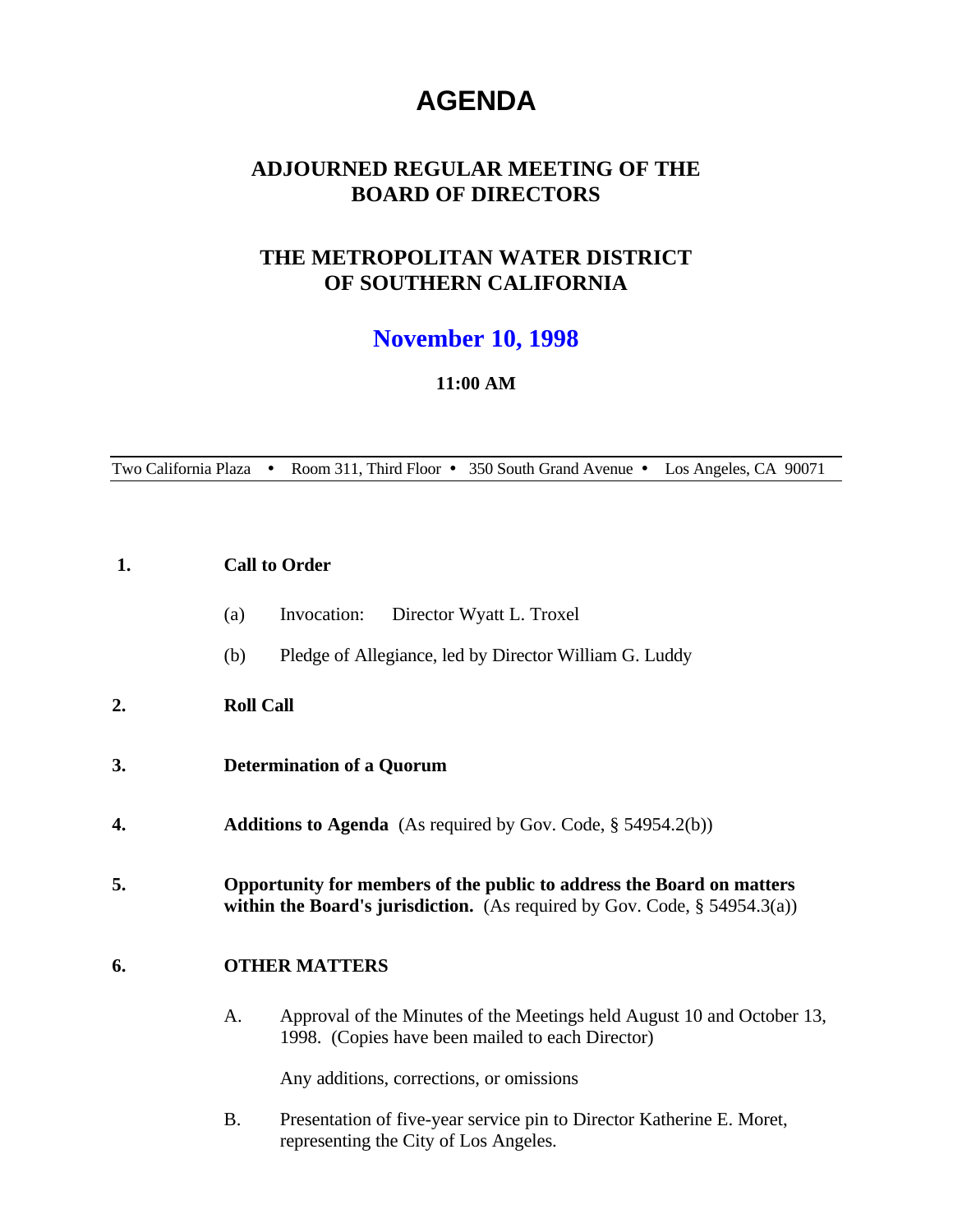- C. Confirm creation of ad hoc committee on transitional matters. (Exec.)
- D. Chairman's Monthly Activity Report
- E. Report on development of the permanent Headquarters facility at Union Station and other activities of the Special Committee on Real Property Management
- F. Report on Colorado River matters, including negotiations to develop a California plan for river operations, settlement of the San Luis Rey water rights dispute, Salton Sea issues, and matters pertaining to the Southwest Center for Biological Diversity v. United States Bureau of Reclamation, U.S. Dist. Court Case No. CIV 97-0786 PHX (EHC). (WP&R) **[Conference with Real Property Negotiator and Legal Counsel--Existing Litigation, Negotiating Parties: United States Department of the Interior, State of California, State of Nevada, State of Arizona, Palo Verde Irrigation District, Imperial Irrigation District, Coachella Valley Water District, Los Angeles Department of Water and Power, San Diego County Water Authority, Colorado River Indian Tribes Coalition, San Luis Rey Settlement Parties; Property: Water Rights; Property: Colorado River Allocations; Under Negotiation: Price and Terms; to be heard in closed session pursuant to Gov. Code §§ 54956.8 and 54956.9(a)]**
- G. Report on discussions with San Diego County Water Authority regarding SDCWA/IID transfer and status of validation action entitled The Metropolitan Water District of Southern California v. All Persons Interested, etc., Los Angeles County Superior Court Case No. BC164076. (Exec., WP&R) **[Conference with Real Property Negotiator and Legal Counsel--Existing Litigation, Negotiating Parties: San Diego County Water Authority, Metropolitan Water District; Property: Colorado River Allocations and Facilities; Under Negotiation: Price and Terms; to be heard in closed session pursuant to Gov. Code §§ 54956.8 and 54956.9(a)]**
- H. General Manager's oral summary of District activities for the month of **October**
- I. General Counsel's oral summary of Legal Department activities for the month of October

#### **7. CONSENT CALENDAR ITEMS (Action)**

7-1 Authorize \$580,000 to repair the Sepulveda Feeder pipeline. (Appn. 15348) (E&O, B&F)

#### **Recommendation:**

**To repair the Sepulveda Feeder pipeline it is recommended that the Board:**

- **1. Appropriate \$580,000 to finance all estimated costs; and**
- **2. Authorize the General Manager to have all work performed using Metropolitan forces.**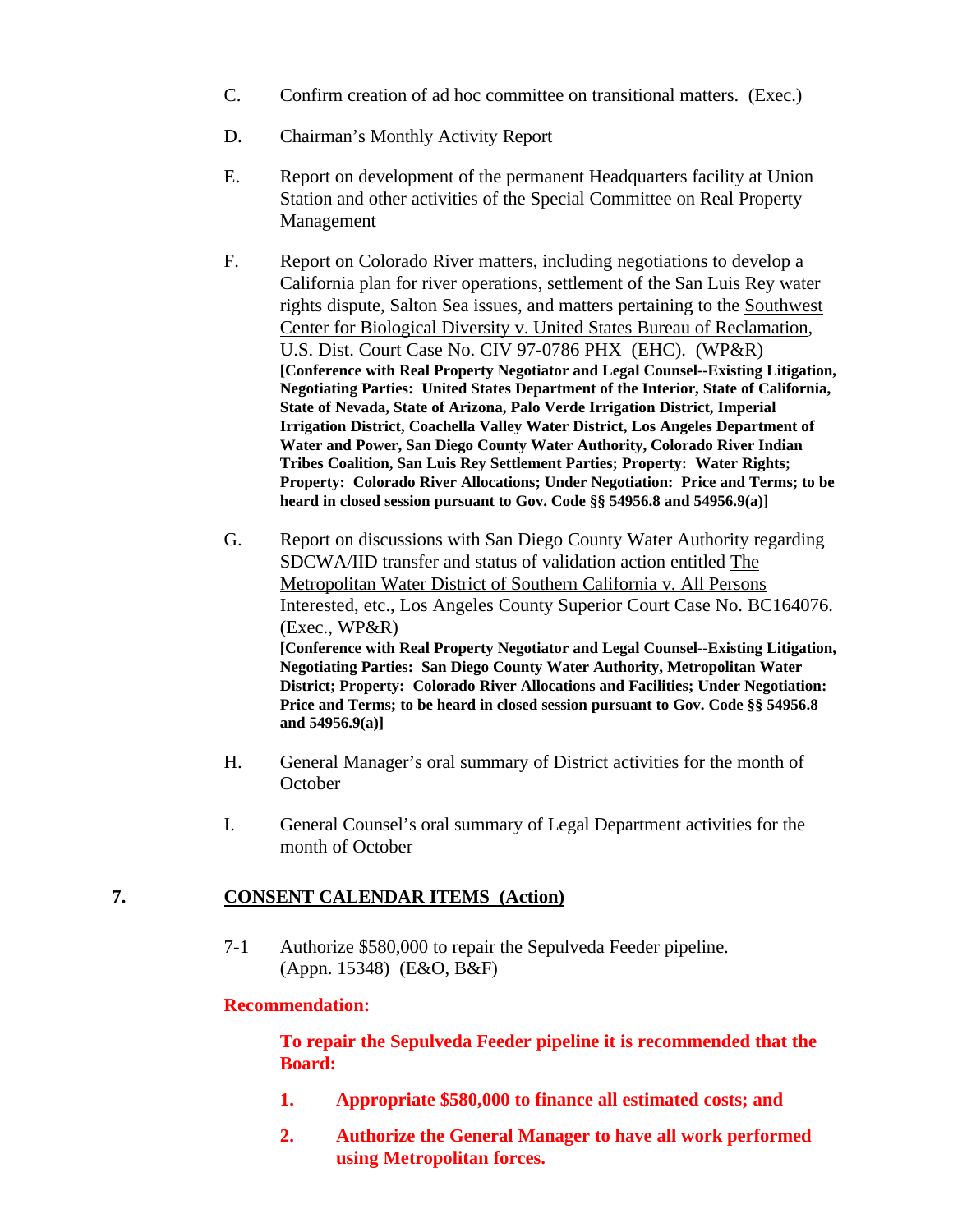7-2 Adopt Resolution to revise terms for payment of annexation charges established under Resolution 7013 for the Fourteenth Fringe Area Annexation to Eastern Municipal Water District. (B&F, WP&R)

### **Recommendation:**

**It is recommended that the Board adopt a resolution in the form of Exhibit A, revising the terms for payment of annexation charges established under Resolution 7013 to permit a single payment, in cash, of the outstanding annexation charges for the Fourteenth Fringe Area Annexation to Eastern Municipal Water District allocable to the 128.4-acre property described on Schedule 1 to Exhibit A, and requesting a statement of boundary change to permit creation of a separate tax rate area.**

7-3 Authorize execution of a First Amendment to the District-Edison 1987 Service and Interchange Agreement with Southern California Edison Company. (WP&R)

#### **Recommendation:**

**It is recommended that the Board authorize the General Manager to execute the First Amendment to the District-Edison 1987 Service and Interchange Agreement substantially in accordance with the terms outlined in this letter, such amendment to be approved as to form by the General Counsel.**

7-4 Certify review and consideration of the Initial Findings and Mitigated Negative Declaration for the Sepulveda Desalter Project; and authorize entering into an agreement with West Basin Municipal Water District to implement the project. (WP&R)

#### **Recommendation:**

**It is recommended:**

- **1. That the General Manager be authorized to execute a Groundwater Recovery Program agreement with West Basin Municipal Water District to implement the Sepulveda Desalter Project consistent with the major terms and conditions in this letter in form approved by the General Counsel, and**
- **2. That the Board certify that it has reviewed and considered the Initial Findings and Mitigated Negative Declaration for the Sepulveda Desalter Project (Project) and adopt the Lead Agency's finding related to the Project.**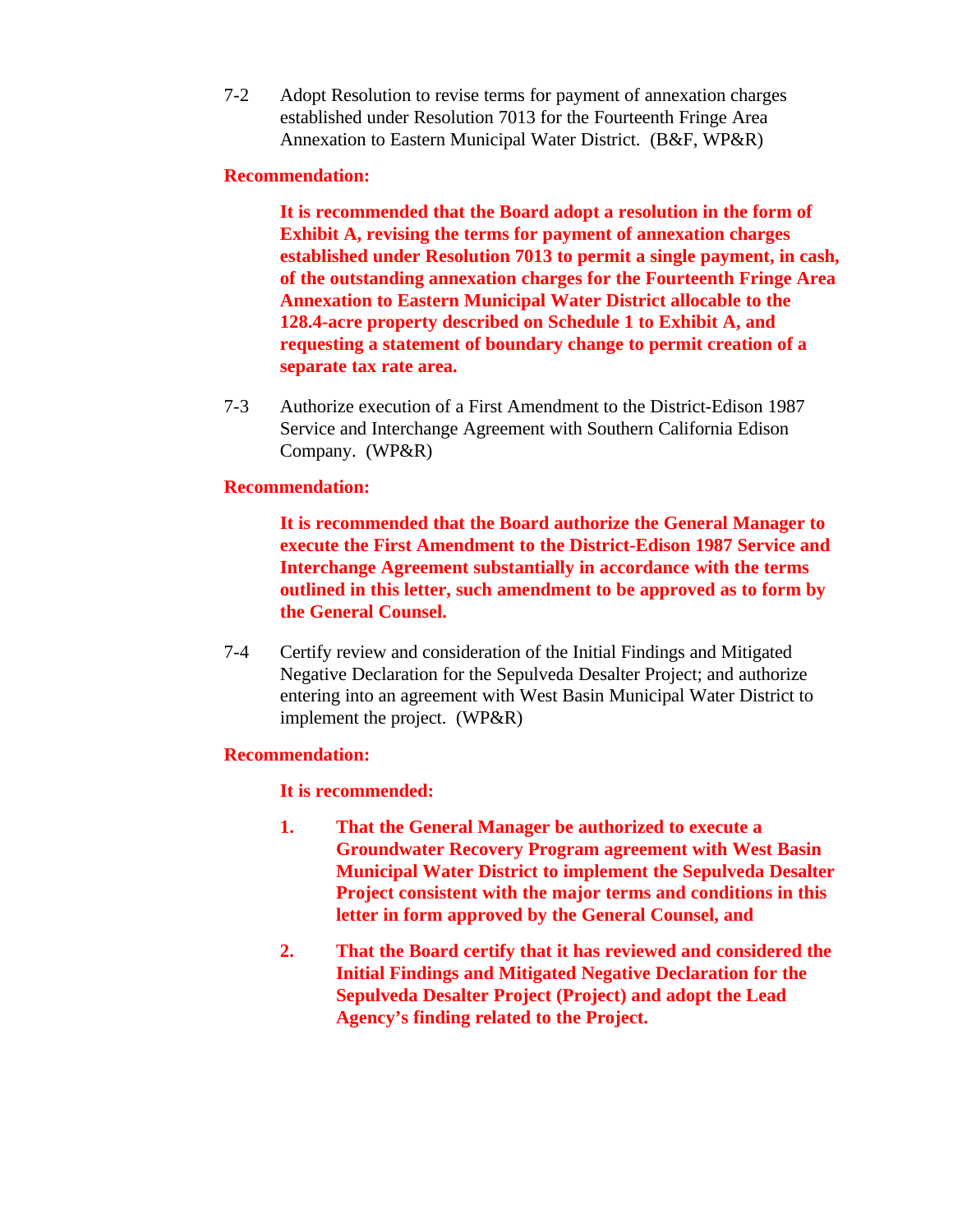7-5 Authorize entering into an agreement with Resource Management International, Inc., not to exceed \$400,000, to assist Metropolitan in protection of its power interests and the continuing restructuring of the electric utility industry. (O&P, WP&R)

#### **Recommendation:**

**It is recommended that the Board authorize the General Manager to enter into an agreement with Resource Management International, Inc. for an amount not to exceed \$400,000 for consulting services to assist Metropolitan in protection of its power interests as restructuring of the electric utility industry continues.**

- 7-6 Withdrawn
- 7-7 Approve amendment of the Conflict of Interest and Disclosure of Personal Finances Code. (L&C, O&P)

#### **Recommendation:**

### **That Chapter 2 of Division VII of Metropolitan's Administrative Code be amended to read as set forth in Attachment B to this letter.**

7-8 Authorize payment of \$13,420 to the Association of California Water Agencies for 1999 membership dues. (Exec.)

## **Recommendation:**

**It is recommended that the Board authorize payment of 1999 annual dues of \$13,420.00 for membership in the Association of California Water Agencies (ACWA).**

7-9 Amend specified sections of the Administrative Code to conform with pertinent laws. (Exec.)

#### **Recommendation:**

**It is recommended that sections 5113, 6201, 6226, 6231, 6232, 6249, 6266 and 8121 of the Metropolitan Water District Administrative Code be amended to read as set forth in Attachment A.**

#### **(END OF CONSENT CALENDAR)**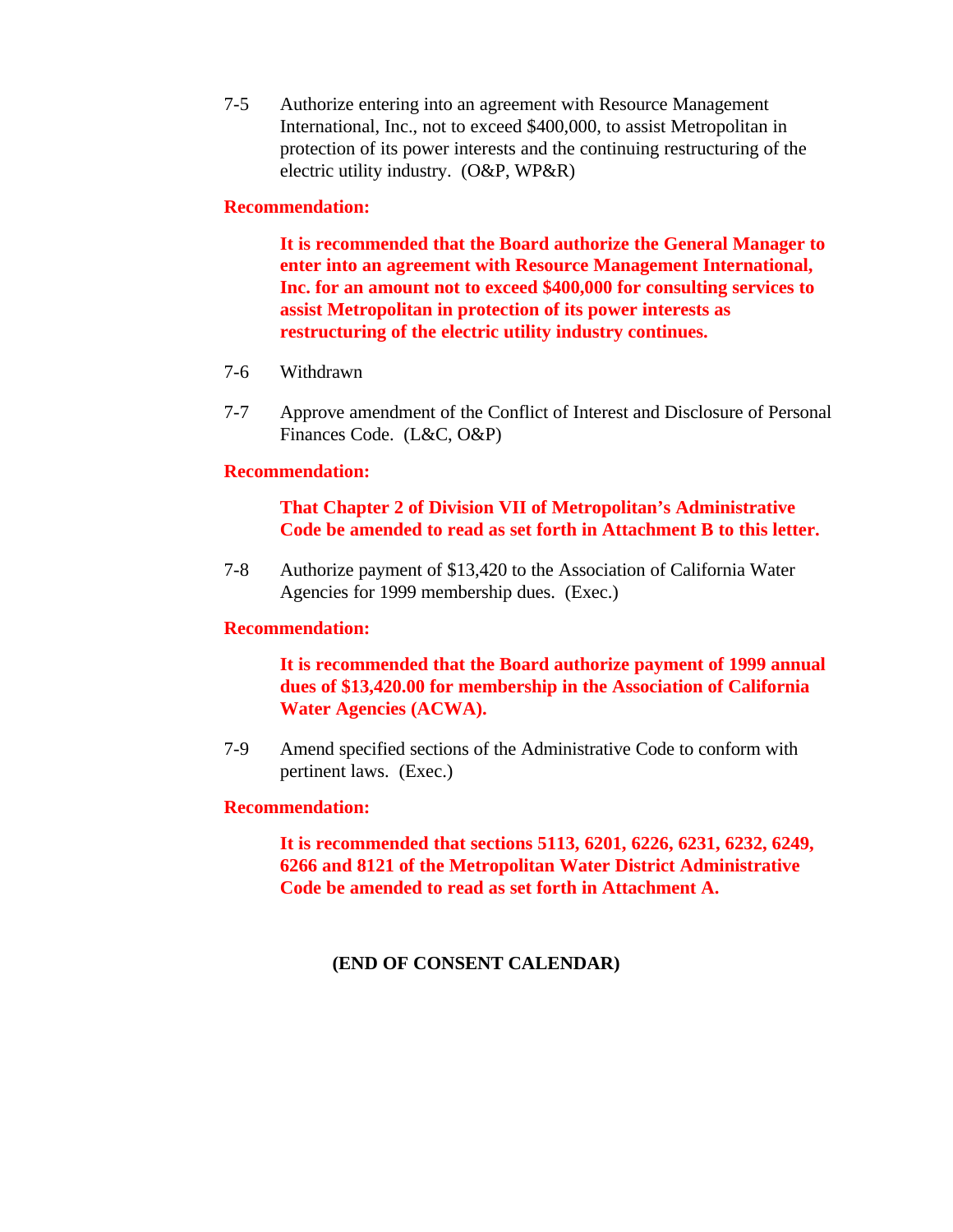#### **8. OTHER BOARD ITEMS (Action)**

8-1 Extend authority to the Ad Hoc Committee to issue Refunding Bonds under Board Resolutions 8386 and 8387. (B&F) **[Two-thirds vote required]**

#### **Recommendation:**

**It is recommended that the Board of Directors, by a vote of two-thirds of the total vote of the Board, extend the authority of the Ad Hoc Committee to negotiate the sale of refunding bonds under Board Resolutions 8386 and 8387, through December 31, 1999, with the guidelines of achieving at least a 3 percent present value savings for current refundings and a target of a 5 percent present value savings for advance refundings.**

8-2 Adopt Ninth Supplemental Resolution to Master Revenue Bond Resolution to authorize issuance of Water Revenue Bonds to retire Commercial Paper Notes. (B&F) **[Two-thirds vote required]**

#### **Recommendation:**

#### **It is recommended that the Board of Directors:**

- **1. By a vote of two-thirds of the total vote of the Board, adopt the Ninth Supplemental Resolution to Metropolitan's Master Revenue Bond Resolution, in the form attached hereto, authorizing the sale of Water Revenue Bonds, 1998 Authorization, Series A, for the purpose of purchasing and retiring up to \$180 million of Metropolitan's outstanding short-term revenue certificates (commercial paper). The authorization will be effective through December 31, 1999.**
- **2. Authorize Appropriation No.15349, in the amount of \$495,000 from the General Fund, for the costs of issuance arising from the sale of refunding bonds; and**
- **3 Authorize the reimbursement of expenses paid from the General Fund from bond proceeds, if deemed appropriate, and authorize the General Manager to effect such reimbursement to the extent permitted under federal laws and regulations in accordance with instructions from bond counsel.**

#### 8-3 Withdrawn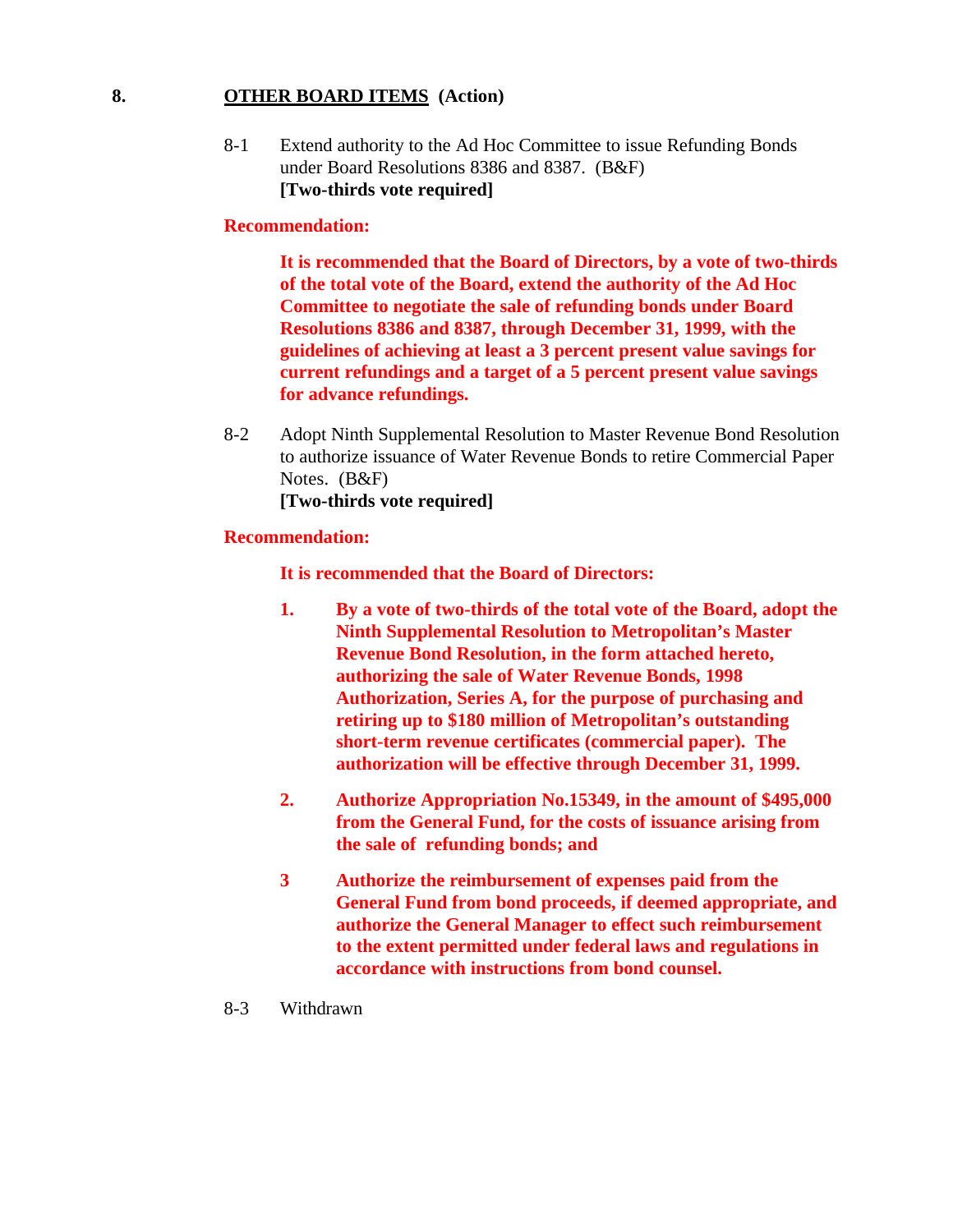8-4 Authorize entering into an agreement with Woodward Clyde International Americas, Inc., not to exceed \$1,950,000, for development of a feasibility plan and environmental studies for the Hayfield/Chuckwalla Groundwater Storage Demonstration Program. (Appn. 15325) (E&O, WP&R)

# **Recommendation:**

**It is recommended that the Board authorize the General Manager to enter into an agreement with Woodward Clyde International Americas, Inc., in an amount not to exceed \$1,950,000, for consulting services for the development of a demonstration project, the facility plans and the environmental studies needed for the Hayfield/Chuckwalla Groundwater Storage Demonstration Program.**

8-5 Authorize entering into agreements for the Cadiz Groundwater Storage and Dry-Year Supply Program with (1) Geoscience Support Services, Inc., not to exceed \$1,650,000, for hydrogeologic investigations of groundwater basins; (2) P&D Environmental, not to exceed \$1,100,000, for environmental documentation; and (3) Black & Veatch Inc., not to exceed \$450,000, for feasibility/optimization studies. (E&O, WP&R)

## **Recommendation:**

**It is recommended that the Board:**

- **1. Authorize the General Manager to enter into an agreement with Geoscience Support Services, Inc., in an amount not to exceed \$1,650,000 (to be equally shared between Metropolitan and Cadiz), for consulting services involving the development of an optimization plan and groundwater demonstration project for spreading/extraction facilities;**
- **2. Authorize the General Manager to enter into an agreement with P&D Environmental, in an amount not to exceed \$1,100,000 (to be equally shared between Metropolitan and Cadiz), for consulting services involving environmental documentation; and**
- **3. Authorize the General Manager to enter into an agreement with Black & Veatch Inc., in an amount not to exceed \$450,000 (to be equally shared between Metropolitan and Cadiz), for consulting services involving the development of a conveyance facility optimization.**

## 8-6 Withdrawn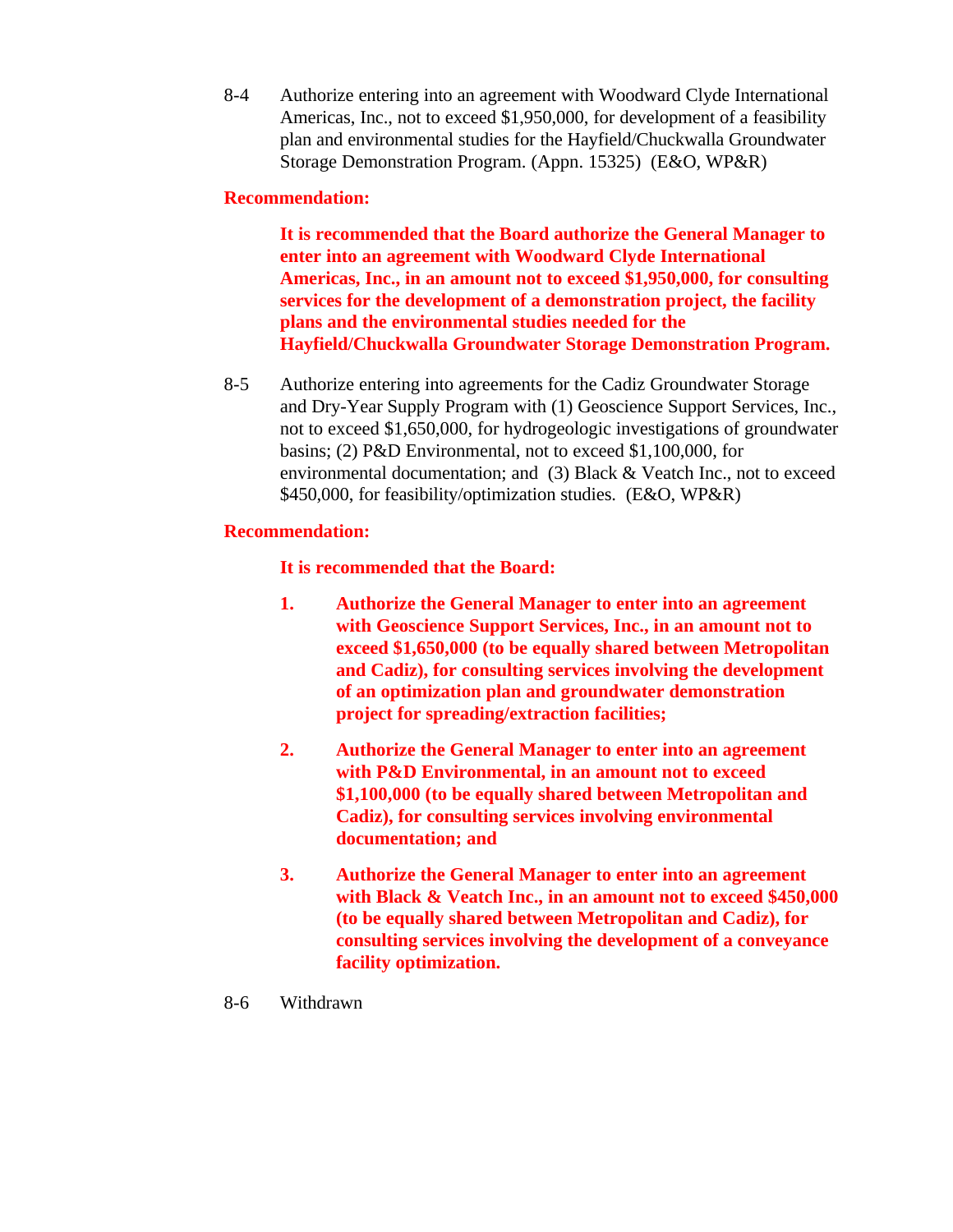8-7 Authorize entering into an agreement with Western Water Company to facilitate transfer of water from Western Water Company to Santa Margarita Water District; and approve Negative Declaration. (WP&R)

### **Recommendation:**

**It is recommended that the Board:**

- **1. Authorize the General Manager to execute, in a form acceptable to the General Counsel, an agreement to facilitate the transfer of water from Western Water Company to Santa Margarita Water District; and**
- **2. Review and consider the related Negative Declaration on file at the Executive Secretary's office.**
- 8-8 Adopt Resolution of Necessity directing the General Counsel to condemn property required for the Inland Feeder Project in San Bernardino County, identified by Assessor's Parcel No. 0299-021-14, -20, and -21, MWD's Right-of-Way Parcel No. INFED1-25-100TEA1, and Owner's Name: Beverly L. Buoye, Trustee. (L&C) **[Two-thirds vote required]**

#### **Recommendation:**

**It is recommended that the Board of Directors adopt, by a two-thirds vote, the resolution of necessity to condemn the property described in Exhibits A and B, attached hereto, in accordance with the eminent domain, and directing the General Counsel to commence condemnation proceedings to acquire the property.**

8-9 Adopt Resolution of Necessity directing the General Counsel to condemn property required for the Inland Feeder Project in San Bernardino County, identified by MWD's Right-of-Way Parcel No. INFED1-28-370PEA1 and -TEA1, and Owner's Name: Frank Tyler. (L&C) **[Two-thirds vote required]**

#### **Recommendation:**

**It is recommended that the Board of Directors adopt, by a two-thirds vote, the resolution of necessity to condemn the property described in Exhibits A and B, attached hereto, in accordance with the eminent domain, and directing the General Counsel to commence condemnation proceedings to acquire the property.**

8-10 California Plaza Lease Audit. (L&C)

**[Conference with Legal Counsel--Potential Litigation; to be heard in closed session pursuant to Gov. Code § 54956.9(b)]**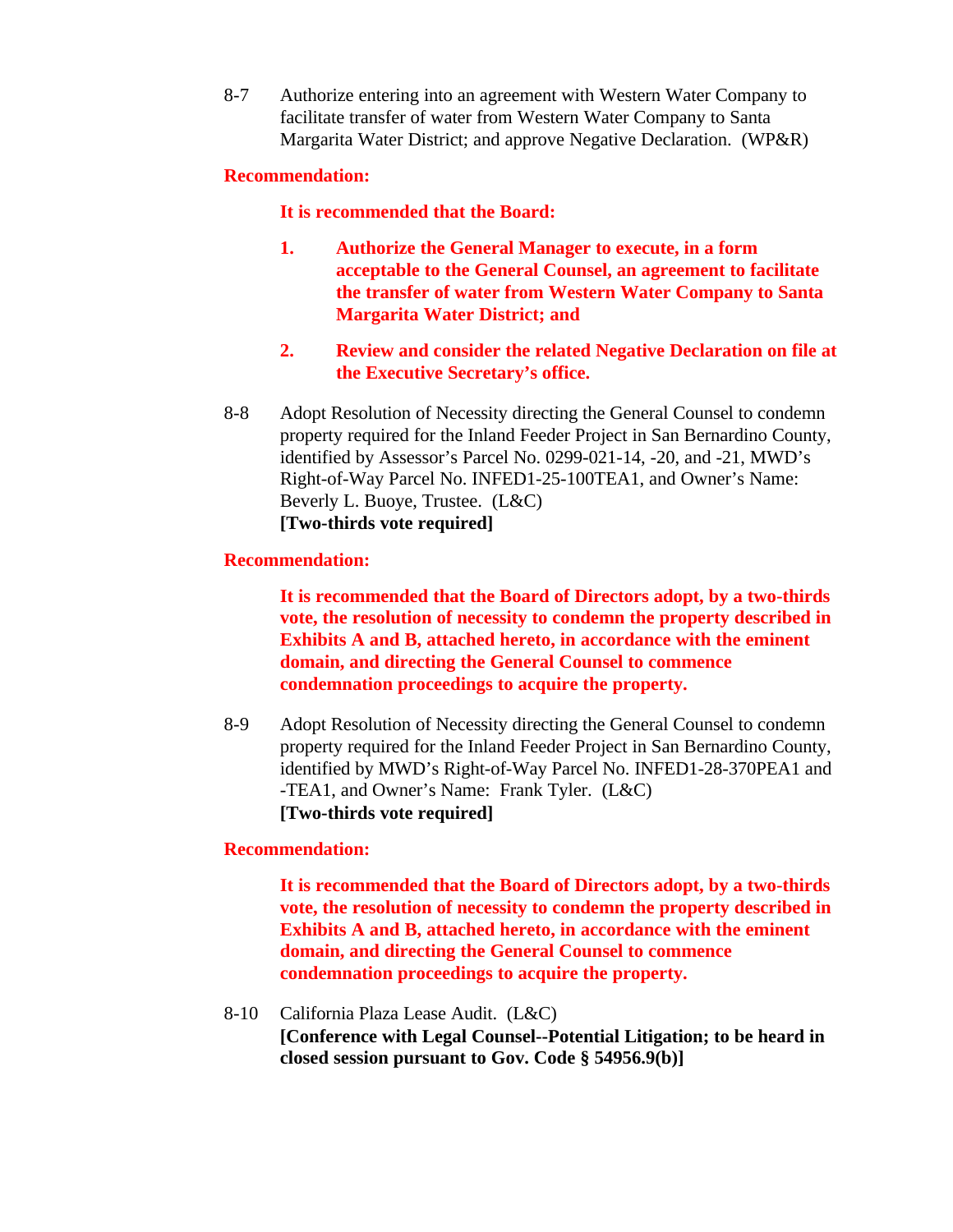## **9. BOARD INFORMATION ITEMS**

- 9-1 Letter of the General Manager reporting on the operating data for the month of September
- 9-2 Letter of the General Counsel transmitting the activity report of the Legal Department for the month of October
- 9-3 Letter of the Auditor transmitting the activity report of the Audit Department for the month of October
- 9-4 Executive Financial Summary for the month of September. (B&F)
- 9-5 Letter of the General Manager submitting the September 1998 Variance Report. (B&F)
- 9-6 Withdrawn
- 9-7 Letter of the General Manager submitting the Integrated Resources Plan Status Report. (WP&R)
- 9-8 Letter of the General Manager reporting on the status of State Water Resources Control Board Water Rights Hearings to implement Water Quality Control Plan. (WP&R)
- 9-9 Letter of the General Manager reporting on findings from regional consumer survey. (E&O, C&L)
- 9-10 Letter of the General Manager reporting on the uranium mill tailings pile near the Colorado River in Moab, Utah. (E&O, C&L)
- 9-11 Letter of the General Manager reporting on the Environmental Division Benchmarking Project. (E&O)
- 9-12 Letter of the General Manager transmitting the Operations Division October Update to the 1998 Operating Plan. (E&O, B&F, WP&R)
- 9-13 Letter of the General Manager transmitting the Quarterly Status Report for the Inland Feeder Project--July through September 1998. (E&O)
- 9-14 Letter of the General Manager transmitting the Quarterly Project Status Report for the Eastside Reservoir Project--July through September 1998.  $(E&O)$

#### **10. PENDING ITEMS**

10-1 Letter of the General Manager regarding Revenue Requirements for Fiscal Year 1999-2000. (B&F, WP&R)